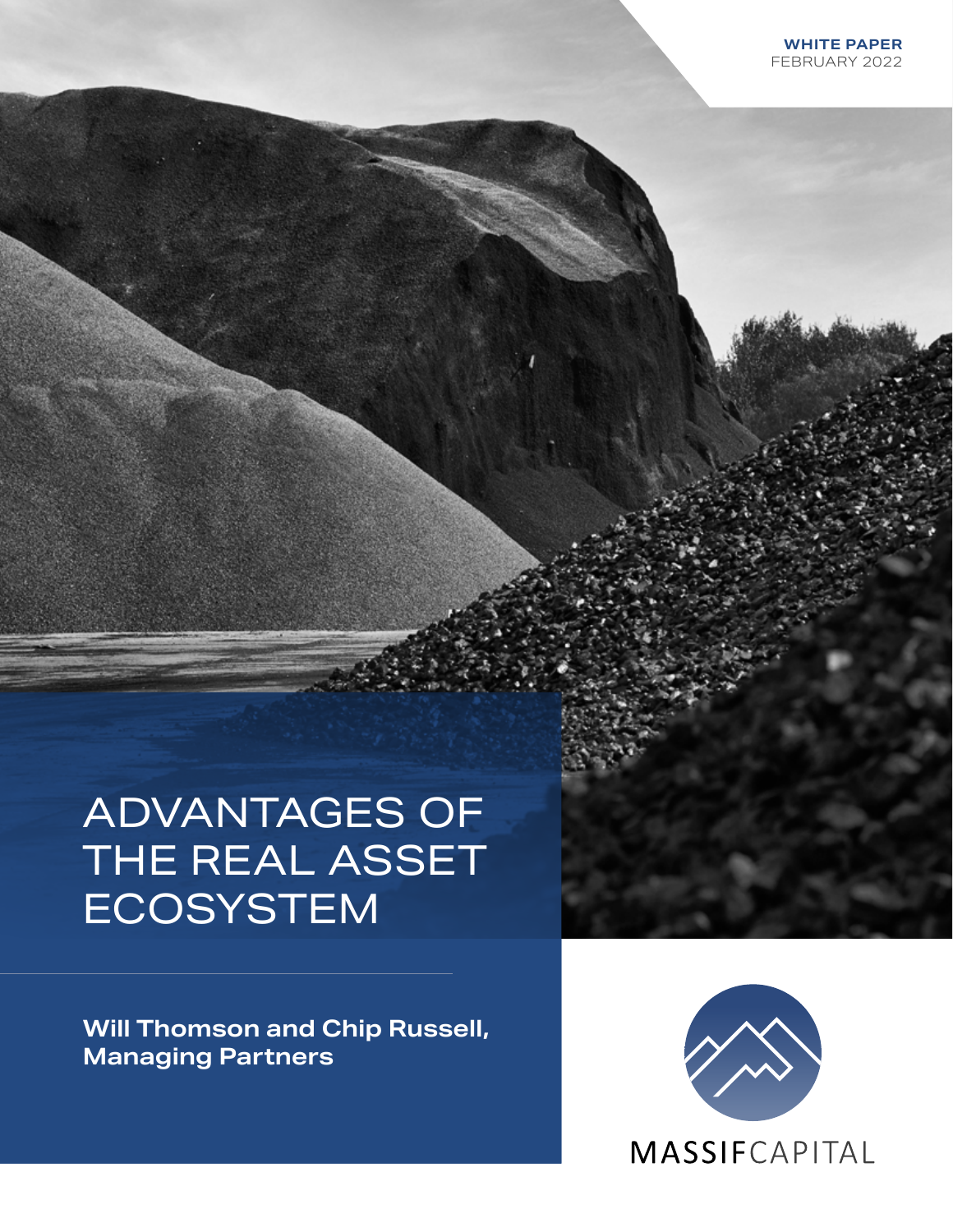At Massif Capital, we take pride in addressing the needs of our investors as fully as possible. Sometimes this can be a challenge due to the diversity of investors we have, ranging from individuals to institutions, all of whom need or want something slightly different. To many, our investment focus appears to compound this challenge as it lends itself to not one but various justifications for investment and allocation. Some of our investors want a high-impact portfolio of assets that advance the goal of decarbonization; other investors are looking for emerging market industrial exposure, while still others are looking for more commodity business exposure.

That we can address all these challenges in a single portfolio is a testament to how poorly understood the complexity and economic breadth of our focus is. By confining our investing efforts to Energy, Materials, and Industrials, what we call the Real Asset Ecosystem, we are not creating a niche portfolio. Through a thoughtful and deliberately chosen focus, we free ourselves to explore deeply areas of the economy that are often afterthoughts for equity investors, improving our idea sourcing and expanding our edge.

The net result of all this is a portfolio that can flexibly accommodate the needs of many different types of investors, whether they be institutions that need to grow their allocation to commodities within the context of a broader asset allocation framework or individuals who want something more than the latest ESG ETF.

What follows is an exploration of the strengths of investing in the Real Asset Ecosystem and an explanation as to why we think it is a suitable time to allocate to it. If you find these arguments compelling, give us a call, as we are sure you will find our specific investment thesis even more exciting.

### What is the Real Asset Ecosystem

The Real Asset Ecosystem is Massif Capital's shorthand for the universe of firms we focus our investment efforts on. We call it the Real Asset Ecosystem because the businesses we invest in have their roots in what financial parlance terms real assets: natural resources and infrastructure. However our focus (and understanding) of what real assets are is broader, for a good reason.

In 1985 Michael Porter first described firm value chains as "the activities that are performed [by a company] to design, produce, market, deliver and support its product." Porter went on to highlight, in addition to the existence and importance of value chains within a company and the vertical linkages that exist within broader industry value chains. As Porter highlights:

"Suppliers produce a product or service that a firm employee in its value chains, and suppliers' value chains also influence the firm at other contact points. A firm's procurement and inbound logistics activities interact with a supplier's order entry system, for example, while a supplier's applications engineering staff works with a firm's technology development and manufacturing activities. A supplier's product characteristic, as well as its other contact points with a firm's value chain, can significantly affect a firm's cost and differentiation."

That we can address all these challenges in a single portfolio is a testament to how poorly understood the complexity and economic breadth of our focus is.

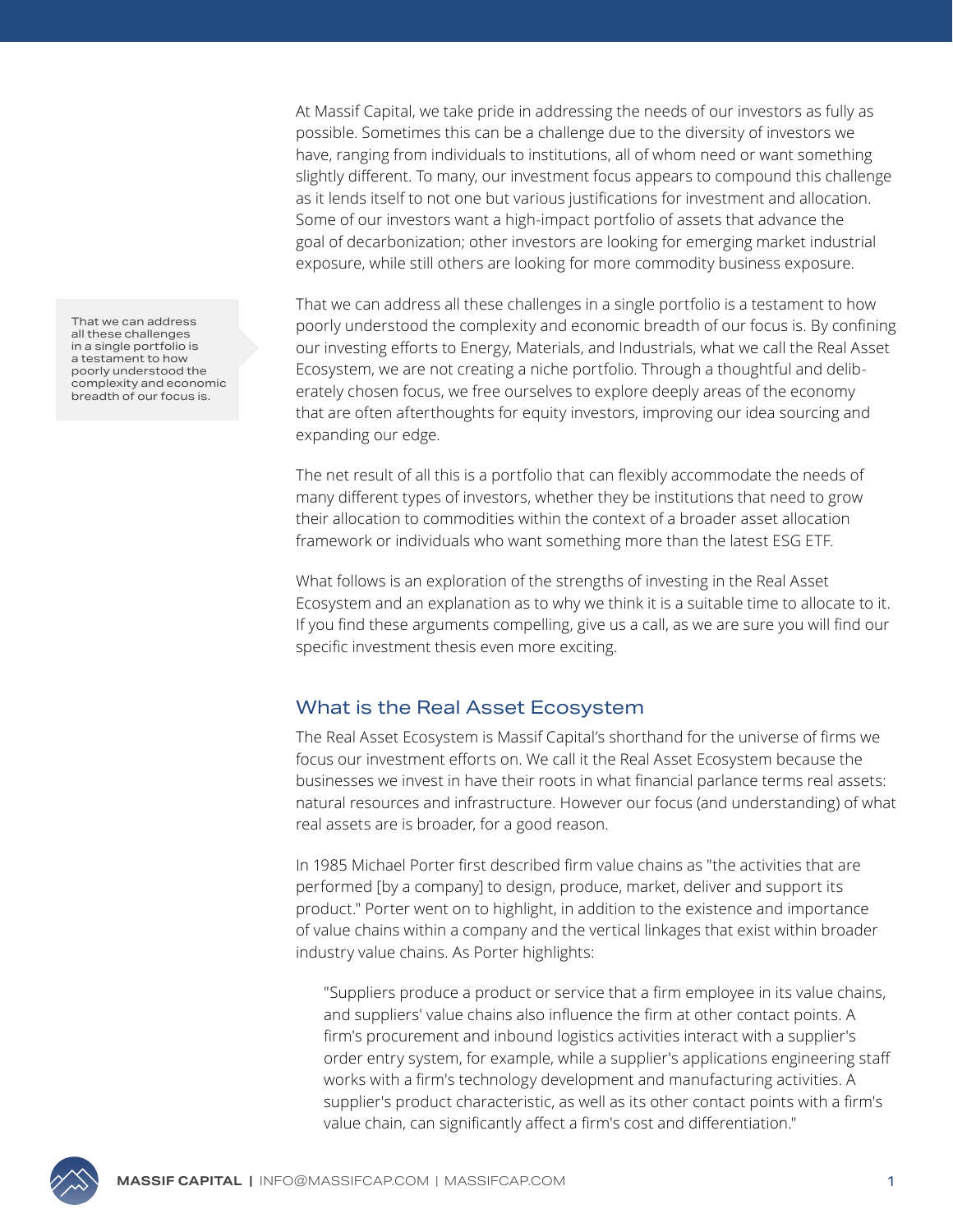The world of finance is uncomfortably full of arbitrary divisions such as value vs. growth. We choose to dispose of the somewhat arbitrary definition of real assets in favor of a more expansive definition. Our argument makes it less arbitrary for the very reason that Porter identified above: the contact points between industries and vertical value chains. The concentration of economic value chains can be seen by looking at aggregate economic data by industry.

Looking at global GDP data, we estimate that roughly 24% of global GDP is directly the result of natural resources business. A further 31% of global GDP arises via industries that are consumers of commodities. Thus, roughly 55% of the world's GDP rests within the vertical value chains of the related companies we focus on. Our focus is thus much less niche from an economic perspective than it initially appears.



Despite the economic cyclicality of these commodity-related value chains, many investors view parts of the chains as unsuitable investments. The argument proposed is that many of the factors these businesses are exposed to are exogenous to the realm company managers influence, making individual stock picking within cyclical businesses problematic. This could include everything from structural issues, such as substantial over or under capacity in a supply market, external shocks that drive demand, or unforeseen changes in regulations. Despite this, individual companies within commodity-related and commodity-consuming sectors outperform direct competitors over sustained periods. This reality creates ample stock-picking opportunities.

The linkages between commodity-related and commodity-consuming sectors are very tight, and events in one dramatically impact the value elsewhere in the value chains. Wherever events take place that negatively impact one link, somewhere else in that chain another link will benefit. Capturing that value is only possible if one invests in the expanded asset class. We want to have exposure to an economic footprint throughout the extended and complex commodity-related value chains so that, whenever there is downside risk in a link, there is value to be had in another link.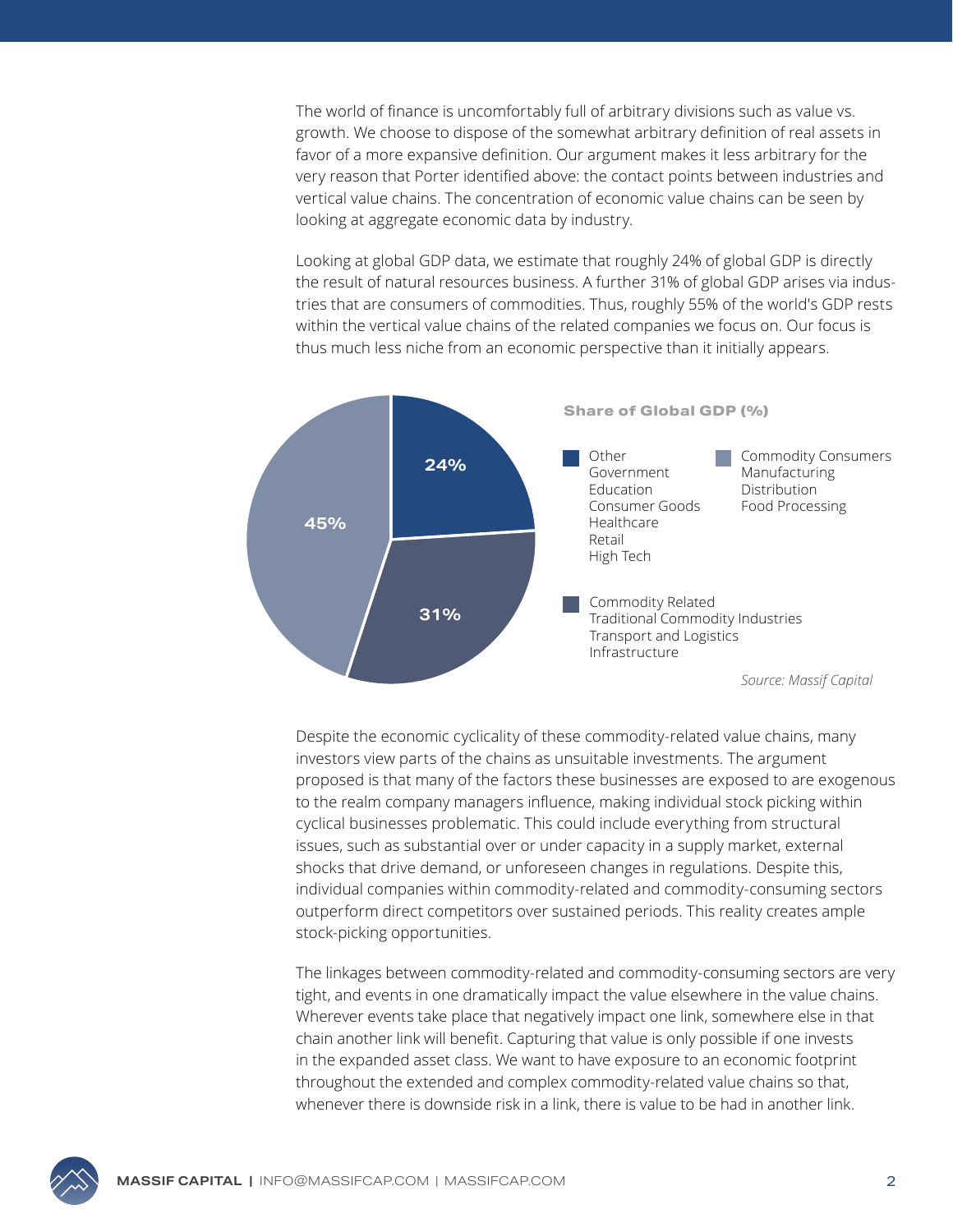Our use of the word ecosystem to describe our focus is also deliberate. We use this term because ecosystems work through flows rather than static measures. Within ecosystems, resources are continually moving from one use to another use or reuse. This is very much true of the Real Asset Ecosystem in which, for example, unrefined lithium flows from a mining firm to a processer, who produces battery-grade lithium, to a battery cell manufacturer, to a battery pack assembler, and final to Foxconn and Apple to be placed in an iPhone.

Our focus aims to study, value, and capitalize on that flow of material through the economy up until it transitions into the hands of consumer-facing businesses, a point at which we have chosen to draw a line that is admittedly somewhat arbitrary between consumer-facing and business-facing. There are other portfolio diversification reasons to invest in this broader real asset ecosystem. However, at a philosophical level, the ability to capture the value generated across vertical value chains is at the core of our Real Asset Ecosystem approach.

## Why the Real Asset Ecosystem for the Future

The Real Asset Ecosystem is a dynamic, high-tech, and diverse grouping of businesses vital to modern economies. It combines science and engineering with business and finance, and it is fueled by a drive for discovery. As a collection of companies, the ecosystem requires the expertise of a vast array of participants, where technical and business professionals work alongside entrepreneurs, risk-takers, and creative thinkers to discover, develop, operate, and decommission the mines, factories, refineries, and infrastructure the make modern life possible.

The ecosystem provides the raw, refined, and manufactured durable goods needed for almost all other economic sectors and supports the economic development of countries and communities across the globe. The companies in the ecosystem are continuously striving to operate more efficiently, limit the impact on the environment, and support the economic and social development of their communities.

As the world pushes towards decarbonization goals, the products of the Real Asset Ecosystem will continue to play a vital role in the development of emerging industries such as renewable energy technologies and old but still vital economic sectors, such as chemicals and steel. While the ecosystem comprises companies that often appear to be part of the past, this is far from the case. They are crucial to the present and future.

The global transition to a low-carbon economy will result in new capital formation. Growth will begin to define sub-sectors of the economy that haven't experienced double-digit growth rates in 40 years. Innovation will permeate through to new business models and create structural changes to the links between sectors. Policy efforts will grow stronger to control an undoubtedly messy and complex transitionary period. This is a fruitful sandbox for active management for the next decade, and we're excited to explore this changing environment with our readers in real-time.

The Real Asset Ecosystem is a dynamic, high-tech, and diverse grouping of businesses vital to modern economies. It combines science and engineering with business and finance, and it is fueled by a drive for discovery.

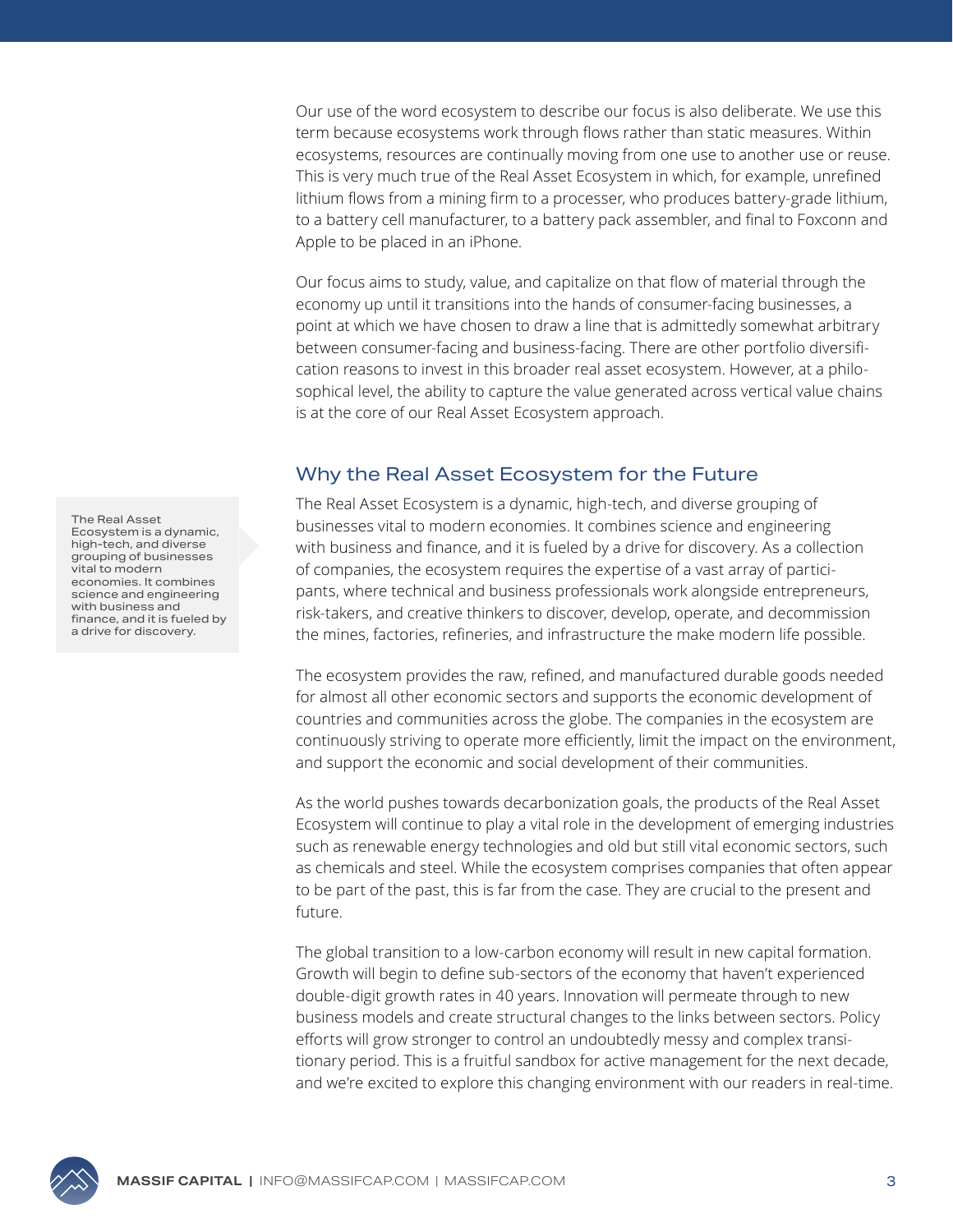*Growth:* For the next two decades, growth in the Real Asset Ecosystem will be driven by adaptation to decarbonization efforts. It significantly boosts society's material demands as we shift from a carbon-intensive industrial base to a material-intensive but carbon lite industrial base.

*Growth:* For the next two decades, growth in the Real Asset Ecosystem will be driven by adaptation to decarbonization efforts. It significantly boosts society's material demands as we shift from a carbon-intensive industrial base to a material-intensive but carbon lite industrial base. As a recent [World Bank](https://documents1.worldbank.org/curated/en/207371500386458722/pdf/117581-WP-P159838-PUBLIC-ClimateSmartMiningJuly.pdf) study noted: "technologies assumed to populate the clean energy shift … are in fact significantly more material-intensive in their composition than current traditional fossil-fuel-based energy supply systems."

The result is that an [energy plan](https://www.iea.org/reports/the-role-of-critical-minerals-in-clean-energy-transitions) proposed earlier this year by the IEA, which falls short of eliminating the use of fossil fuels, would increase demand for minerals such as lithium, graphite, nickel, cobalt, and rare earths by 4,200%, 2,500%, 1,900%, and 700%, respectively, by 2040. As Mark Mills, a senior fellow at the Manhattan Institute and materials engineer, recently [noted](https://issues.org/environmental-economic-costs-minerals-solar-wind-batteries-mills/#.YfKrfLZvyYk.linkedin): "The pursuit of a materials-heavy energy infrastructure will cause economic impacts that ripple beyond energy markets." At Massif Capital, we aim to capture those ripples.

Pockets of growth will also be found in emerging markets whose demographics point towards significant rates of change in the industrialized business landscape. According to data published by the World Bank, 700 million people still live on less than \$2 a day, 3 billion people still do not have access to clean fuels for cooking, and close to a billion people still do not have electricity.i These people need transportation infrastructure, electrical infrastructure, and industrial market development. Furthermore, to the degree that society is concerned with addressing climate change, pulling these people out of abject poverty via development takes on increasing importance as climate change remains an existential threat for many in the developing world but is still very much a first world consideration.

**Innovation:** Reworking the global energy system is the single largest, most far-reaching industrial investment activity ever proposed. It makes the economic ramp-up in the United States at the beginning of WW2 look like a minor event. As McKinsey & Co. recently [highlighted](https://www.mckinsey.com/business-functions/sustainability/our-insights/the-net-zero-transition-what-it-would-cost-what-it-could-bring?cid=netzero-onw-prs-mst-mck-oth-2201), transitioning by 2050 will cost roughly \$9 trillion in new investment every year. The space is rich for innovation, in part because it spans both technological innovation and business model innovation.

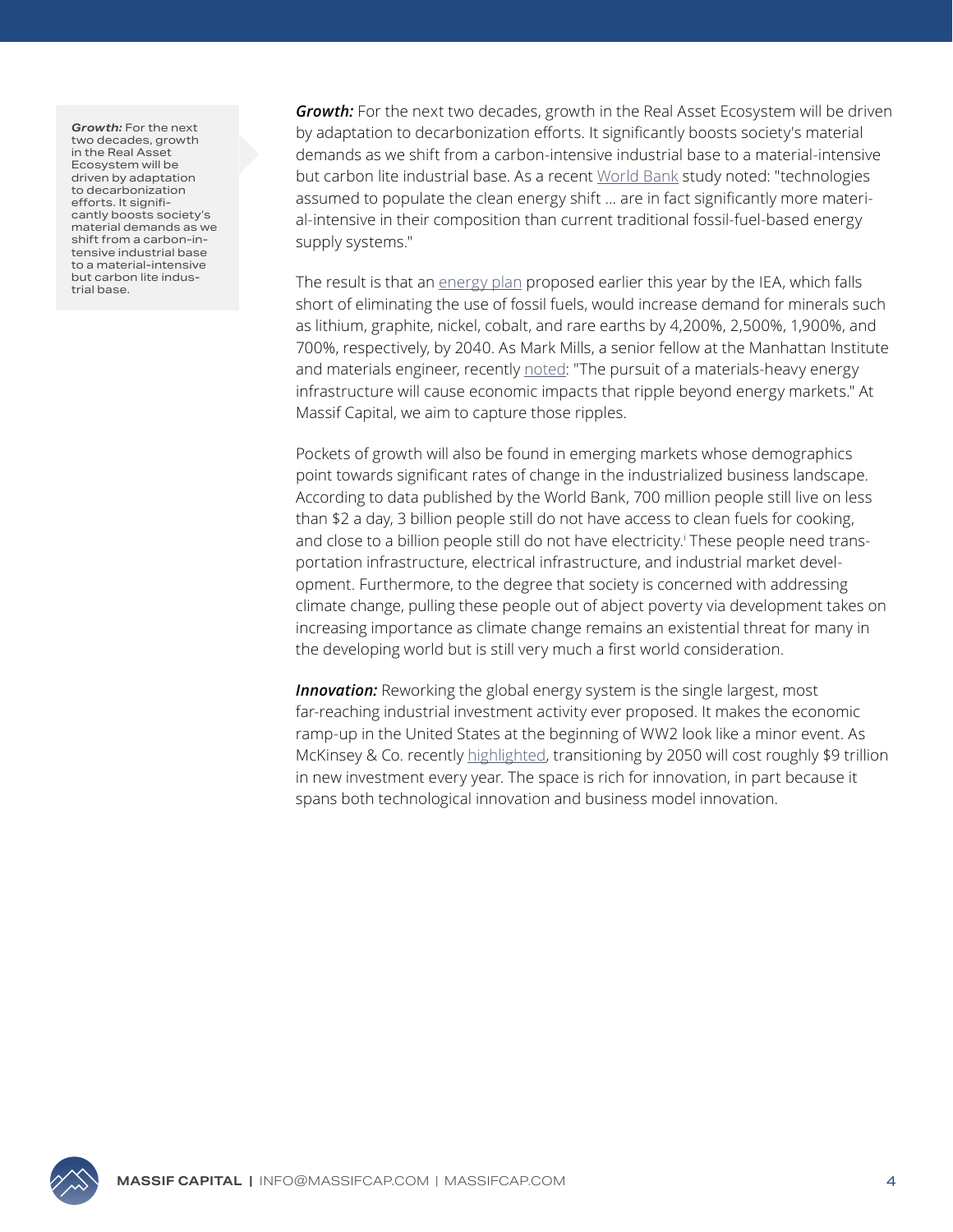#### **Climate Innovation Canvas**

| Create new<br>business model<br>or market        |       | Reimagine<br>New solutions that fulfill the<br>customer needs in a new way,<br>avoiding emissions |                   | Invent<br>Deep-tech approach<br>through breakthrough<br>technologies        |
|--------------------------------------------------|-------|---------------------------------------------------------------------------------------------------|-------------------|-----------------------------------------------------------------------------|
| <b>Business model</b>                            |       |                                                                                                   |                   |                                                                             |
| Improve existing<br>business model<br>or market  |       | Reengineer<br>Deep-tech approach<br>through breakthrough<br>technologies                          |                   | Reboot<br>Improve the product<br>offering with new<br>low-carbon technology |
| Source: Massif Capital,<br><b>BCG Consulting</b> |       |                                                                                                   |                   |                                                                             |
|                                                  | Scale |                                                                                                   | <b>Technology</b> | Breakthrough                                                                |

Trends in private capital allocations are already showing evidence of the opportunity set. Venture capital investment in climate technology is growing 5x faster than the average investment rate across all industries.

It is important to reiterate that this capital flow is going towards addressing material and capital-intensive problems. Most of us are predisposed to thinking of innovation in terms of software and consumer electronics. We are also aware of efficiency gains and deflationary trends across broad swaths of the end-use consumer products we interact with. While it is true that there are specific countries and pockets of the economy that have witnessed improvements in material efficiency over time, it is not accurate to suggest that human prosperity has entirely decoupled from resource extraction. Furthermore, there is a solid case to be made that the material intensity of energy production will increase as a result of implementing zero-carbon generation technologies we have available today.

The lack of understanding of both the source of carbon emissions and the scale of the challenge are two reasons why innovation within the Real Asset Ecosystem will continue to be an excellent opportunity for equity investors.

Take, for example, the relationship between utilities and electrified transportation. Since 2004, roughly \$3.9 trillion has been invested into renewable energy assets and, since 2014, approximately \$826 billion has been invested in electrified transport. Despite this, in 2020 alone, 123 billion gallons of automotive gasoline were consumed in the United States. When envisioned as delivering a transport service, this gas has a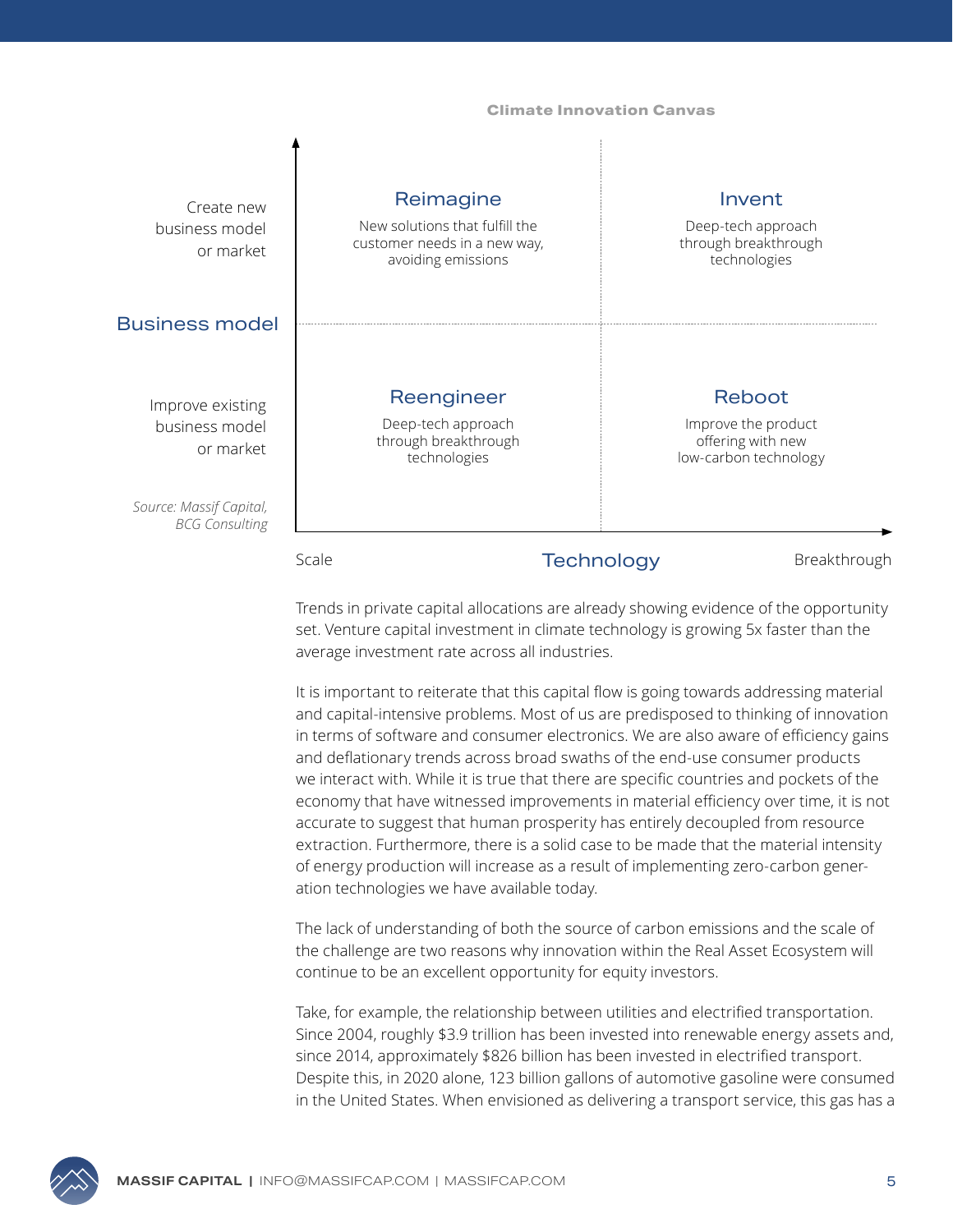rough annualized value of \$267 billion. One way to think about the scale of the shift in the transportation and utilities sectors, and thus the opportunity still left to capture despite the already allocated capital, is to think about the fact that, as time goes on, \$267 billion in annual transport services value in the US alone could be delivered via electricity from utilities or some new energy as a service business model.

The shift creates opportunities on all sides. The value of annual gasoline sales that will no longer flow to the companies it has flowed to for the past 100 hundred years will now flow to other businesses that may or may not exist yet. As such, long-term beneficiaries of that flow, including companies like Exxon Mobil, TotalEnergies and Chevron, will need to find new sources of revenue. The odds are good that some of them will succeed. The big oil companies are making investments to decarbonize the energy they sell to consumers, putting the industry on a pathway to lower-carbon production and lower-carbon products. Investment by the 41 largest oil and gas producers last year into low-carbon assets totaled \$21 billion, a 53% gain from 2020 levels. This compares to an 11% increase in total capital expenditure for the same group of companies.

As the combination of regulatory and investor pressure on asset allocators drives additional flows into the Real Asset Ecosystem, new and disruptive businesses will spring up and with them equity financing opportunities. Last year, climate-tech companies raised \$165 billion in equity financing, and VCs allocated a record \$40 billion across more than 600 individual venture deals backed by more than 1,400 individual investment firms.

Business disruption, innovation, and substantial capital flows go hand in hand with new market creation, and, here too, there are reasons to be optimistic that the Real Asset Ecosystem is the place to be. Take, for example, liquefied natural gas (LNG). In the absence of the constraints governments have placed on the development of energy systems within Europe and Asia, it is unclear that commoditization of LNG via a growth spot and short-term traded cargo market would have come into existence. The amount of LNG imported on a spot- or short-term basis is now more than a quarter of global LNG trade, up from zero a few years ago.

Long-term contracts for delivery from key supply projects to major markets still underpin the bulk of trade flows, but the share of spot-traded cargoes is steadily climbing. Spot cargoes flow to the highest bidders, and that interplay changes over the year depending on seasonal demand, weather patterns, and production plant outages; fungibility that will facilitate the growth in a zero-carbon economy as flexible low-carbon baseload power to pair with intermittent renewable energy. Creating an LNG spot market is great for producers and investors, however the real poster child for new market creation is not LNG but rather hydrogen.

Hydrogen has the potential to become one of the principal fuels of a future low-carbon economy. Many leading companies in the energy, industrial, and transport sectors have formed business units for hydrogen, major countries are devising strategies, and pilot projects are being constructed across the world. If policies are put in place, hydrogen offers a solution to lower emissions in many

Business disruption, innovation, and substantial capital flows go hand in hand with new market creation, and, here too, there are reasons to be optimistic that the Real Asset Ecosystem is the place to be.

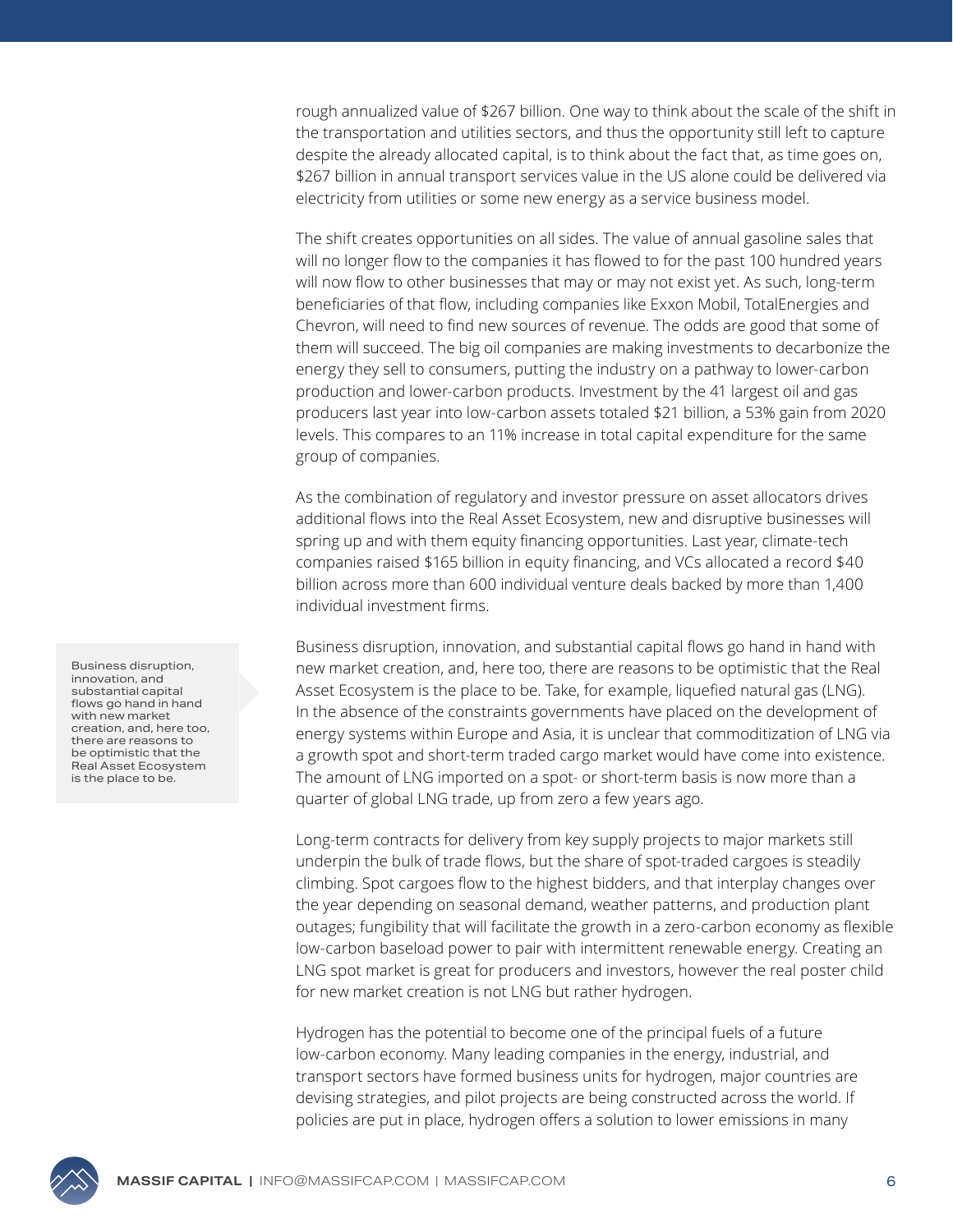Energy is not the only place where rates of change, disruption, and new businesses are being created. The plastics value chain, which sits at the core of profitability for many chemical companies, is currently being pressured by policy initiatives, corporate sustainability goals, and consumer backlash to change.

hard-to-decarbonize sectors such as steelmaking, chemicals manufacturing, and heavy-duty transport.

Energy is not the only place where rates of change, disruption, and new businesses are being created. The plastics value chain, which sits at the core of profitability for many chemical companies, is currently being pressured by policy initiatives, corporate sustainability goals, and consumer backlash to change. Market-based measures on waste prevention, reuse, and recycling, such as extended producer responsibility schemes, are now in place in countries that account for 85% of global GDP. Plastic consuming companies are responding by increasing their focus on ways to reduce the use of fossil-based and virgin plastics, while producers are looking to speed up and commercialize both petrochemical substitutes but also cost-effective chemical and feedstock recycling, with the aim of deploying plant-scale capacity in the next 5–10 years. We think it is highly likely that both growth and innovation will catch equity investors off guard over the next decade in the Real Asset Ecosystem.

**Diversification:** Lastly, an equity portfolio with a cross-section of industries with geographic and market capitalization diversity is beneficial in generating uncorrelated returns. This is important because "low correlation" and "high diversification" are insufficient on their own to generate good returns. The key questions are, what do you have low correlation to, and what do you have diversification from? These are important questions to ask because as the paper *[Everybody's Doing It: Short Volatility](https://www.longtailalpha.com/wp-content/uploads/2015/12/Everybodys-Doing-It.pdf)  [Strategies and Shadow Financial Insurers](https://www.longtailalpha.com/wp-content/uploads/2015/12/Everybodys-Doing-It.pdf)* recently outlined, a low-yield, low-volatility environment has drawn market participants, with varying investment horizons, into essentially the same volatility strategies based on common volatility risk factors.

Our focus on the Real Asset Ecosystem results in a portfolio that provides important diversification to a growing correlation of equity products. Massif Capital has generated an alpha of 7.1 against the S&P 500 since its inception. The high alpha has, in large part, been driven by a low beta.

Beta measures the relative volatility of an asset to the market. It is often used to measure relative risk, as in the case of calculating alpha. To make the leap from volatility  $\rightarrow$  risk, the "spirit" of beta is trying to identify how correlated the sources of risks are between assets. Correlated sources of risk can be problematic, as they cannot easily be hedged or diversified out of a portfolio. Because of the unique combination of asset baskets one can create in the Real Asset Ecosystem, we believe our low beta is not a spurious result but, in fact, truly idiosyncratic volatility.

A common way to determine the amount of idiosyncratic risk in a bundle of assets is to use principal component analysis (PCA).<sup>ii</sup> PCA is a tool to identify independent (i.e., uncorrelated) sources of an investment's risk or principal components.iii We can think about idiosyncratic volatility as volatility that lacks an explanation. If most of the variance of some assets is explained by market beta, there is little idiosyncratic volatility and little opportunity for diversification.

A core component of many optimization techniques is to compute volatility and correlation in a covariance matrix. It is a helpful tool but becomes increasingly

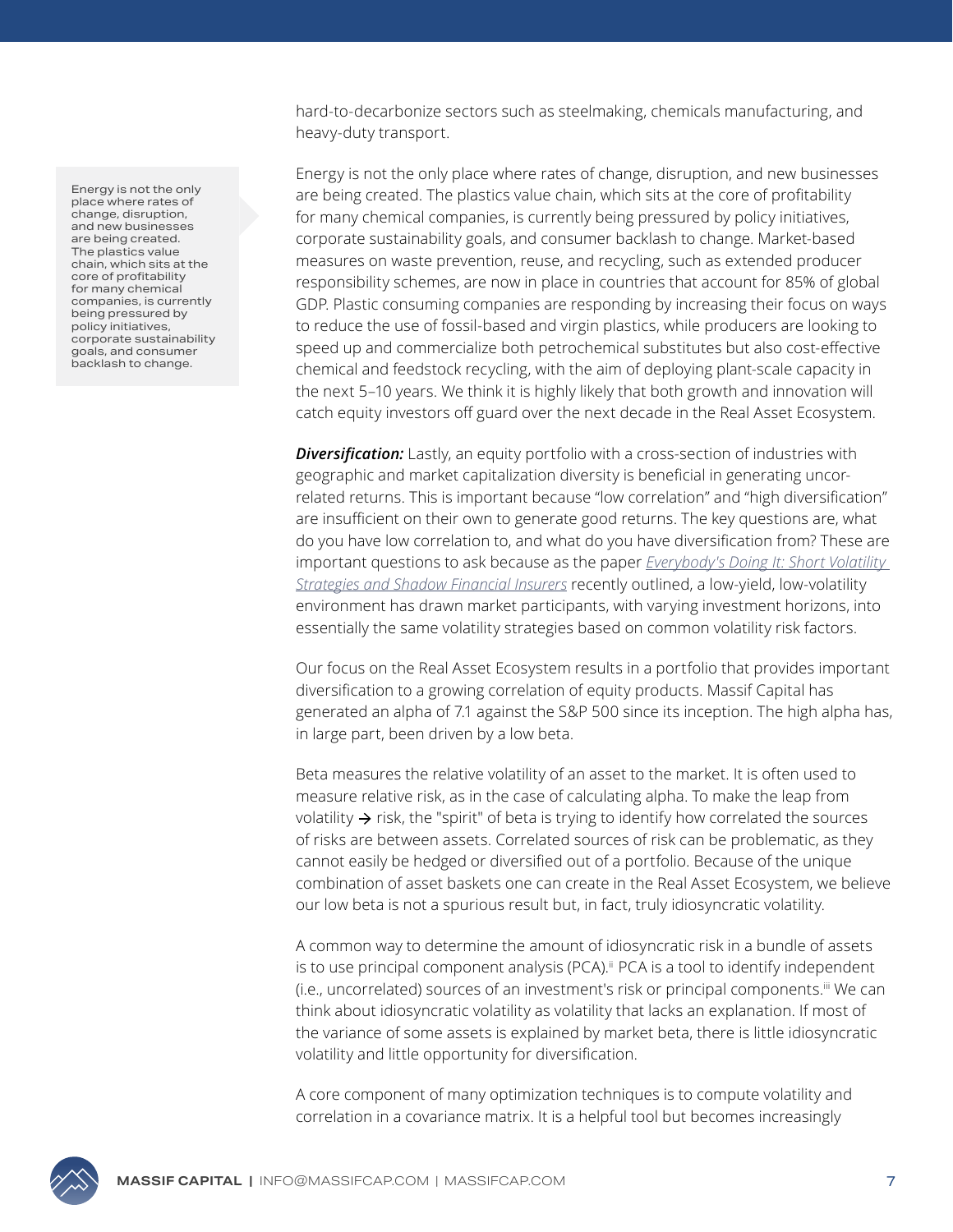problematic if more correlated assets are added or if there is instability in relationships between variables over time. If assets have increasingly similar volatility profiles, very small changes in any statistical characteristics will generate large changes to optimized weights (or position sizes).

PCA is a useful tool to visually inspect asset clustering around common factors (similar covariance characteristics). When assets cluster, the proportion of volatility explained by market beta is high. Diversification within asset allocation strategies becomes more difficult when there is less idiosyncratic (unique) volatility. What matters in diversification is increasing idiosyncratic volatility and reducing correlation.



In the graph above, we are looking at several main market indices and the Massif Capital portfolio from June 2016 through December 2021.<sup>iv</sup> The PCA reveals that 80.1% of the variance in the dataset can be represented in a two-dimensional space. The dimension with the most explained variance is the (x)-axis, F1, which we attribute to market beta. In other words, over this observed period, 69.7% of the variation between all these indexes (and our portfolio) is explained by market beta. Of the 69.7% attributable to market beta, Massif Capital contributes only 0.5% of that variance.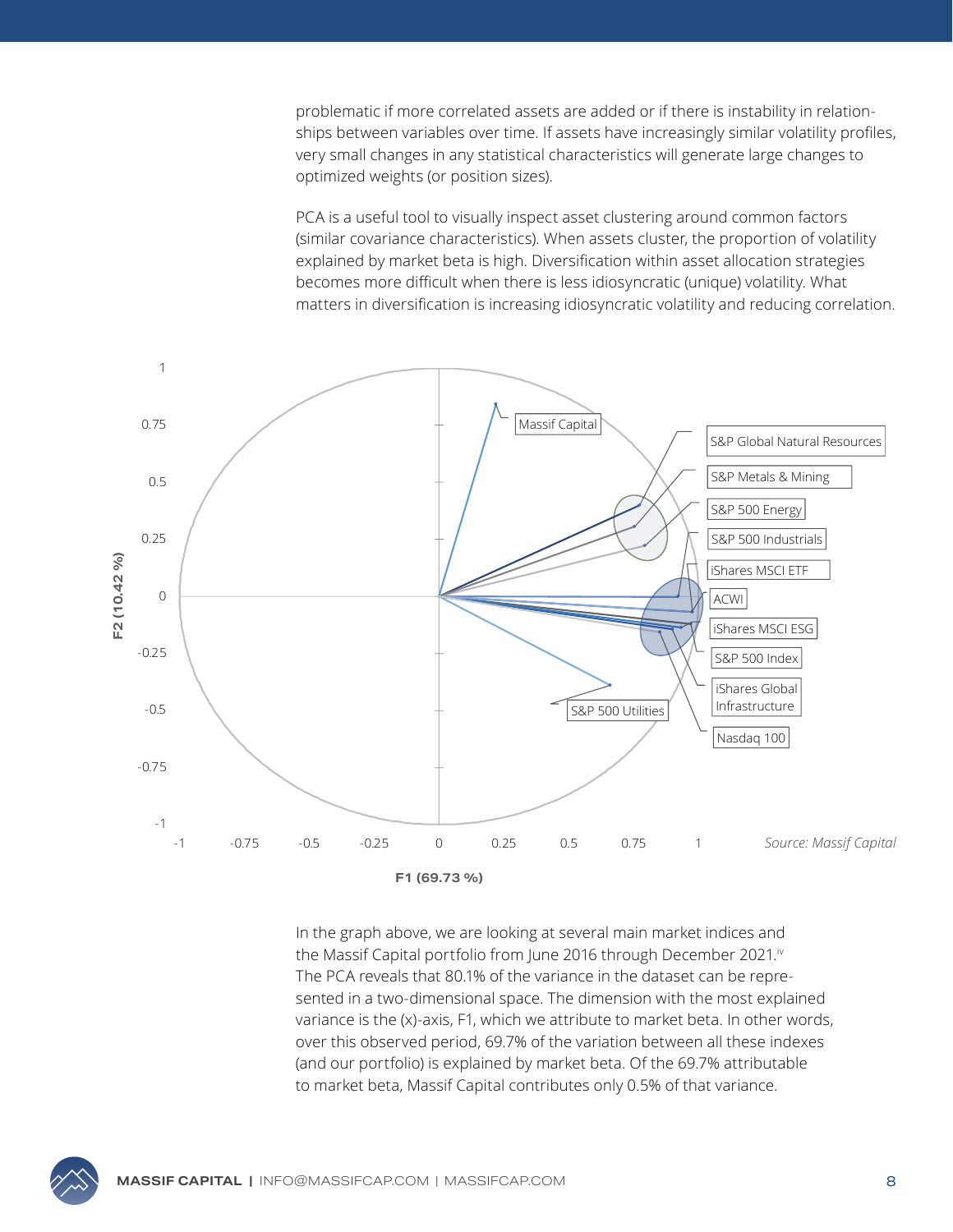In these results, every index has a large positive association with market beta. The Massif Capital portfolio has a small positive association with market beta. The S&P 500 and the MSCI ETF, MSCI ESG, and industrial indexes are easily identifiable in the same cluster, with the energy, metals, and natural resource indices clustered separately.

The utility index has slightly less variation explained by market beta but is not clustered with the other index and thus subject to diversification risk from multicollinearity. The Massif Capital portfolio has a small, positive association with market beta. It is unambiguous that the Massif portfolio has the highest idiosyncratic risk available for diversification.

We believe that, taken together, this data can be interpreted as a strong indicator that we continue to build a portfolio that can serve all investors well as a source of uncorrelated alpha. When combined with the growth and innovation potential implicit in the Real Asset Ecosystem, investing in the Massif Capital Portfolio is a compelling opportunity.

#### **Endnotes**

#### i The World Bank & [Our World in Data](https://ourworldindata.org/energy-access#:~:text=At%20a%20global%20level%2C%20the,increased%20to%2087%25%20in%202016.).

"Central idea of principle component analysis is to reduce the dimensionality of a data set consisting of a large number of interrelated variables, which retaining as much of the variation present in the data set. This is achieved by transforming (linear combination) to a new set of synthetic variables (principle components) which are uncorrelated, and which are ordered so that the first few retain most of the variation present in all of the original variables. *Jolliffe, Principle Component Analysis, 2nd Edition*.

iiiReSolve Asset Management has written some highly accessible material on PCA, in particular reference and use in financial markets.

ivThe inception of Massif Capital through to the fourth quarter, 2021 results.